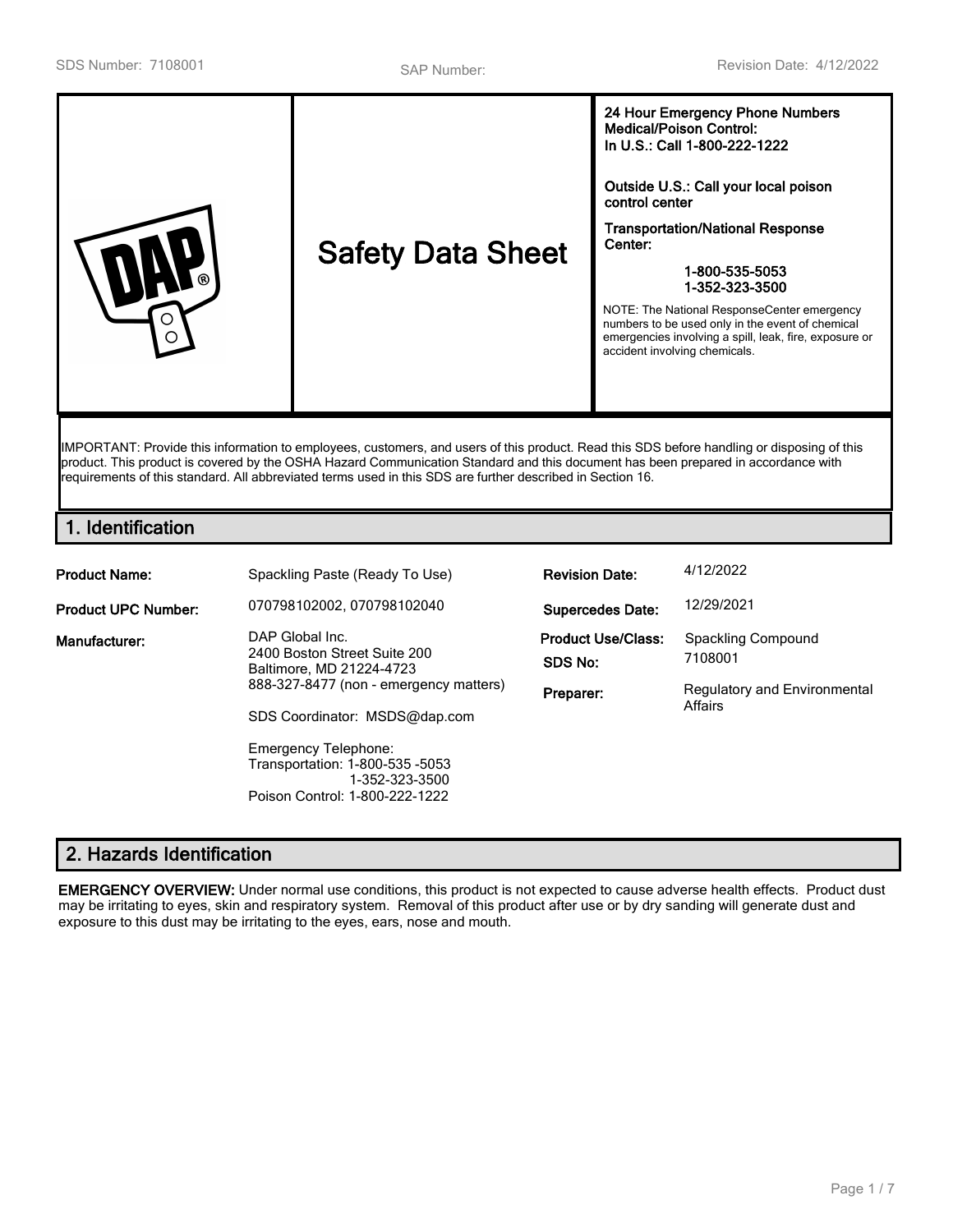#### **GHS Classification** Carc. 1A

**Symbol(s) of Product**



**Signal Word** Danger

### **Possible Hazards**

66% of the mixture consists of ingredients of unknown acute toxicity

| <b>GHS HAZARD STATEMENTS</b>              |      |                   |  |
|-------------------------------------------|------|-------------------|--|
| Carcinogenicity, category 1A              | H350 | May cause cancer. |  |
| <b>GHS LABEL PRECAUTIONARY STATEMENTS</b> |      |                   |  |

P201 Obtain special instructions before use. P280 Wear protective gloves/protective clothing/eye protection/face protection. P308+P313 IF exposed or concerned: Get medical advice/attention. P405 Store locked up. P501 Dispose of contents/container.

# **3. Composition/Information on Ingredients**

| <b>Chemical Name</b>      | CAS-No.    | Wt. % GHS Symbols    | <b>GHS Statements</b> |
|---------------------------|------------|----------------------|-----------------------|
| Limestone                 | 1317-65-3  | 45-70 No Information | No Information        |
| Hydrous aluminum silicate | 8031-18-3  | 1-5 GHS07            | H319-332-335          |
| Clay                      | 1332-58-7  | 1-5 No Information   | No Information        |
| Quartz                    | 14808-60-7 | 0.1-1.0 GHS07-GHS08  | H332-350-370-372      |

The text for GHS Hazard Statements shown above (if any) is given in the "Other information" Section.

# **4. First-aid Measures**

**FIRST AID - INHALATION:** If you experience difficulty in breathing, leave the area to obtain fresh air. If continued difficulty is experienced, get medical attention immediately.

**FIRST AID - SKIN CONTACT:** Wash skin with soap and water for 15 minutes. Get medical aid if symptoms persist.

**FIRST AID - EYE CONTACT:** In case of contact, immediately flush eyes with large quantities of water for at least 15 minutes until irritation subsides. Get medical attention immediately.

**FIRST AID - INGESTION:** If swallowed, DO NOT INDUCE VOMITING. Get medical attention immediately.

## **5. Fire-fighting Measures**

**UNUSUAL FIRE AND EXPLOSION HAZARDS:** No Information

**SPECIAL FIREFIGHTING PROCEDURES:** Wear self-contained breathing apparatus pressure-demand (NIOSH approved or equivalent) and full protective gear. Use water spray to cool exposed surfaces.

**EXTINGUISHING MEDIA:** Alcohol Foam, Carbon Dioxide, Dry Chemical, Foam, Water Spray or Fog, Water

## **6. Accidental Release Measures**

### **ENVIRONMENTAL MEASURES:** No Information

**STEPS TO BE TAKEN IF MATERIAL IS RELEASED OR SPILLED:** In case of spillage, absorb with inert material and dispose of in accordance with applicable regulations.

## **7. Handling and Storage**

**HANDLING:** KEEP OUT OF REACH OF CHILDREN!DO NOT TAKE INTERNALLY. Use only with adequate ventilation. Ensure fresh air entry during application and drying. Do not breathe dust. Removal of this product after use will result in the generation of Dust. If dry-sanded, exposure to dust may result in the build-up of material in eyes, ears, nose, and mouth which may cause irritation. While dry sanding, use of a NIOSH-approved dust mask is recommended. Wash thoroughly after handling.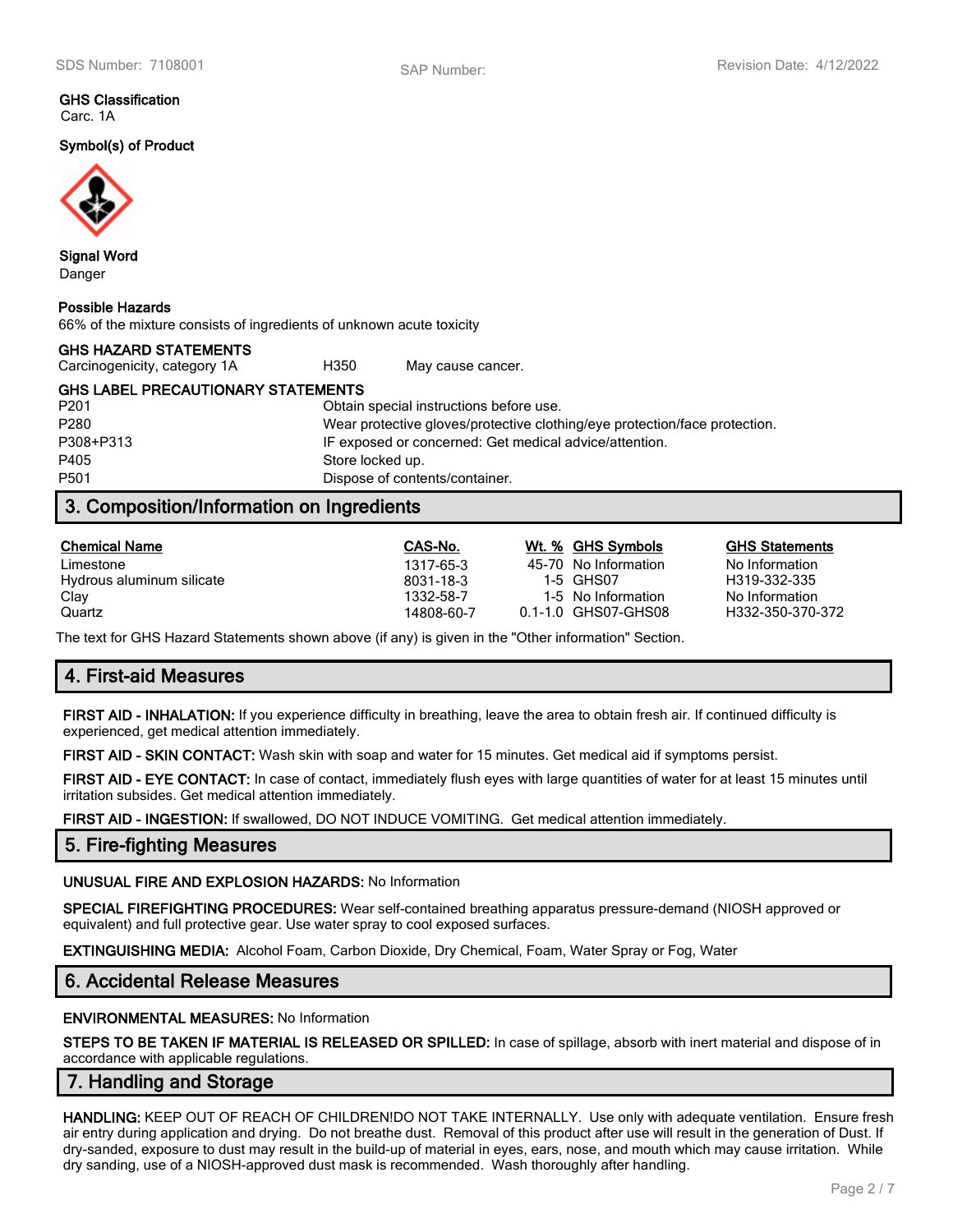**STORAGE:** Avoid excessive heat and freezing. Do not store at temperatures above 120 °F (49 °C). Store away from caustics and oxidizers. Keep containers tightly closed.

# **8. Exposure Controls/Personal Protection**

| Ingredients with Occupational Exposure Limits |                                                                                                                                   |                       |                                                                          |                         |
|-----------------------------------------------|-----------------------------------------------------------------------------------------------------------------------------------|-----------------------|--------------------------------------------------------------------------|-------------------------|
| <b>Chemical Name</b>                          | <b>ACGIH TLV-TWA</b>                                                                                                              | <b>ACGIH-TLV STEL</b> | <b>OSHA PEL-TWA</b>                                                      | <b>OSHA PEL-CEILING</b> |
| Limestone                                     | N.E.                                                                                                                              | N.E.                  | 15 mg/m3 TWA<br>total dust, 5 mg/m3<br><b>TWA respirable</b><br>fraction | N.E.                    |
| Hydrous aluminum silicate                     | N.E.                                                                                                                              | N.E.                  | N.E.                                                                     | N.E.                    |
| Clay                                          | 2 mg/m3 TWA<br>particulate matter<br>containing no<br>asbestos and <1%<br>crystalline silica.<br>respirable<br>particulate matter | N.E.                  | 15 mg/m3 TWA<br>total dust, 5 mg/m3<br><b>TWA respirable</b><br>fraction | N.E.                    |
| Quartz                                        | $0.025$ mg/m3 TWA<br>respirable<br>particulate matter                                                                             | N.E.                  | $50 \mu g/m3$ TWA<br>Respirable<br>crystalline silica                    | N.E.                    |

**Further Advice: MEL = Maximum Exposure Limit OES = Occupational Exposure Standard SUP = Supplier's Recommendation Sk = Skin Sensitizer N.E. = Not Established**

### **Personal Protection**



**RESPIRATORY PROTECTION:** When concentrations exceed the exposure limits specified, use of a NIOSH-approved dust, mist and fume respirator is recommended. Where the protection factor of the respirator may be exceeded, use of a full facepiece, supplied air, or Self Contained Breathing Apparatus (SCBA) may be necessary. If concentrations exceed the exposure limits specified, use of a NIOSH-approved supplied air respirator is recommended. Where the protection factor is exceeded, use of a Self Contained Breathing Apparatus (SCBA) may be necessary. Use an approved NIOSH/OSHA respirator if dry sanded. National Institute for Occupational Safety and Health (NIOSH) has recommended that the permissible exposure limit be changed to 50 micrograms respirable free silica per cubic meter of air (0.05 mg/m3) as determined by a full shift sample up to 10-hour work shift. A respiratory protection program that meets the OSHA 1910.134 and ANSI Z88.2 requirements must be followed whenever workplace conditions warrant a respirator's use.



**SKIN PROTECTION:** Wear protective gloves.



**EYE PROTECTION:** Safety glasses with side-shields.



**OTHER PROTECTIVE EQUIPMENT:** Not required under normal use.



**HYGIENIC PRACTICES:** Remove and wash contaminated clothing before re-use.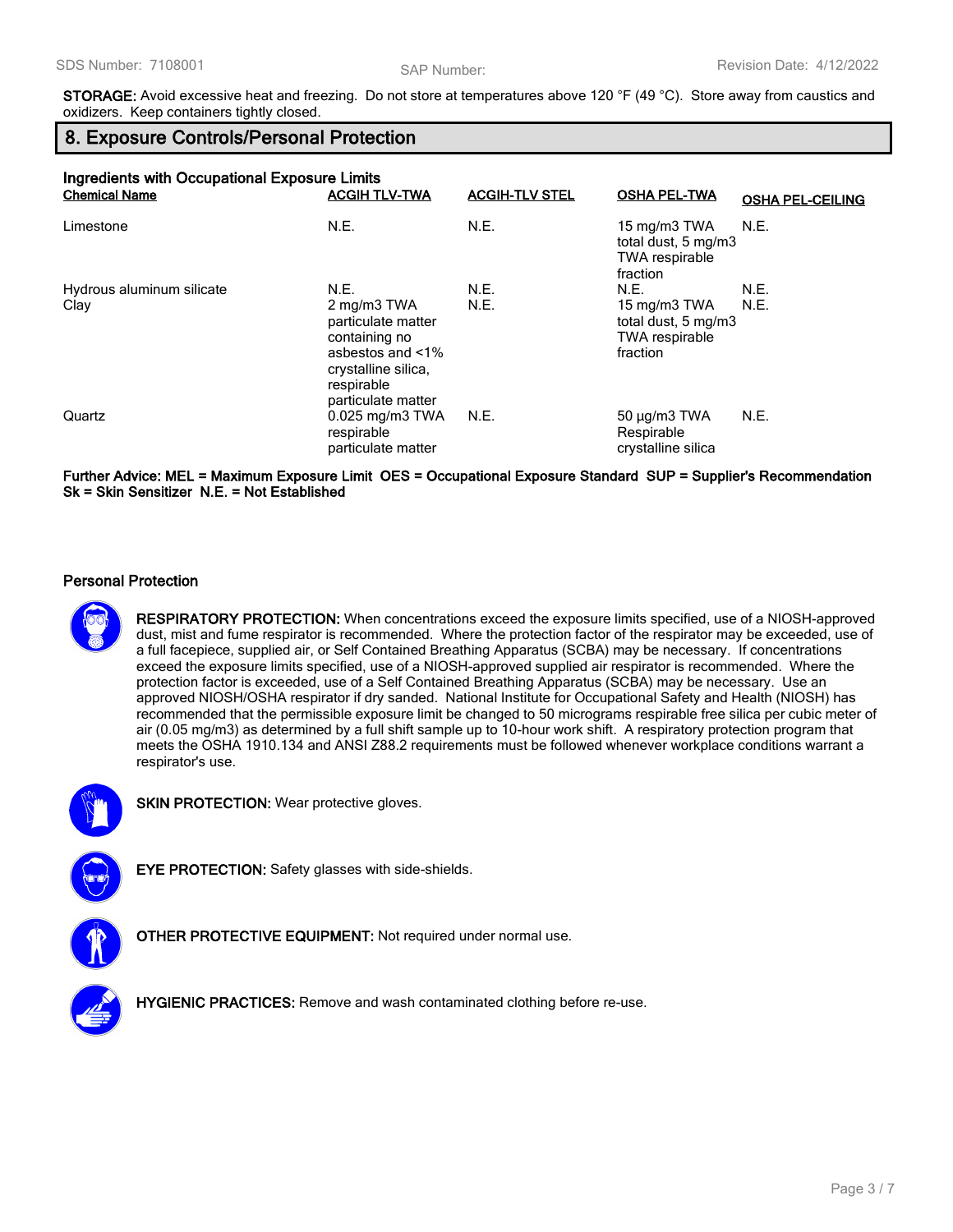# **9. Physical and Chemical Properties**

|                                | White to Off-White          |                                    | Paste                  |
|--------------------------------|-----------------------------|------------------------------------|------------------------|
| Appearance:                    |                             | <b>Physical State:</b>             |                        |
| Odor:                          | Slight                      | <b>Odor Threshold:</b>             | Not Established        |
| Density, g/cm3:                | $1.78 - 1.78$               | pH:                                | Between 7.0 an         |
| Freeze Point, °C:              | Not Established             | Viscosity (mPa.s):                 | Not Established        |
| <b>Solubility in Water:</b>    | Not Established             | Partition Coeff., n-octanol/water: | Not Established        |
| Decomposition Temperature, °C: | Not Established             | <b>Explosive Limits, %:</b>        | $N.E. - N.E.$          |
| Boiling Range, °C:             | 100 - 100                   | Auto-Ignition Temperature, °C      | <b>Not Established</b> |
| Minimum Flash Point, °C:       | 100                         | Vapor Pressure, mmHg:              | <b>Not Established</b> |
| <b>Evaporation Rate:</b>       | Slower Than n-Butyl Acetate | Flash Method:                      | Seta Closed Cu         |
| <b>Vapor Density:</b>          | Heavier Than Air            | <b>Flammability, NFPA:</b>         | Non-Flammable          |
| <b>Combustible Dust:</b>       | Does not support combustion |                                    |                        |

**Density, g/cm3:** 1.78 - 1.78 **pH:** Between 7.0 and 12.0 **Not Established Condision Established Participles Brature, °C** Not Established **Minimum Flash Point** Point Established **Seta Closed Cup Vapor Density:** Heavier Than Air **Flammability, NFPA:** Non-Flammable

(See "Other information" Section for abbreviation legend) (If product is an aerosol, the flash point stated above is that of the propellant.)

# **10. Stability and Reactivity**

**STABILITY:** Stable under normal conditions.

**CONDITIONS TO AVOID:** Do not breathe dust. Avoid dust formation in confined areas. Excessive heat and freezing.

**INCOMPATIBILITY:** Incompatible with strong bases and oxidizing agents.

**HAZARDOUS DECOMPOSITION PRODUCTS:** Above 1450 degree C: SO2 and CaO.

## **11. Toxicological Information**

**EFFECT OF OVEREXPOSURE - INHALATION:** Prolonged, repeated, or high exposures may cause irritation to the respiratory tract (nose, mouth, mucous membranes). Dust from dry sanding may cause eye, skin, nose, throat and respiratory tract irritation.

**EFFECT OF OVEREXPOSURE - SKIN CONTACT:** Under normal use conditions, this product is not expected to cause adverse health effects. Prolonged or repeated contact with skin may cause mild irritation.

**EFFECT OF OVEREXPOSURE - EYE CONTACT:** Under normal use conditions, this product is not expected to cause adverse health effects. Direct eye contact may cause irritation. May cause eye irritation.

**EFFECT OF OVEREXPOSURE - INGESTION:** Under normal use conditions, this product is not expected to cause adverse health effects. Single dose oral toxicity is very low. Amounts ingested incidental to industrial handling are not likely to cause injury; however, ingestion of large amounts may cause injury. Ingestion may result in obstruction when material hardens.

### **CARCINOGENICITY:** No Information

**EFFECT OF OVEREXPOSURE - CHRONIC HAZARDS:** The International Agency for Research on Cancer (IARC) has determined that crystalline silica in the form of quartz or cristobalite that is inhaled from occupational sources is carcinogenic to humans (Group 1 carcinogenic to humans). Refer to IARC Monograph 68, Silica, Some Silicates and Organic Fibres (published in June 1997) in conjunction with the use of these materials. The National Toxicology Program (NTP) classifies respirable crystalline silica as "known to be a human carcinogen". Refer to the 9th Report on Carcinogens (2000). The American Conference of Governmental Industrial Hygienists (ACGIH) classifies crystalline silica, quartz, as a suspected human carcinogen (Group A2). Breathing dust containing respirable crystalline silica may not cause noticeable injury or illness even though permanent lung damage may be occurring. Inhalation of dust may have the following serious chronic health effects: Excessive inhalation of respirable dust can cause pneumoconiosis, a respiratory disease, which can result in delayed, progressive, disabling and sometimes fatal lung injury. Symptoms include cough, shortness of breath, wheezing, non-specific chest illness and reduced pulmonary function. Smoking exacerbates this disease. Individuals with pneumoconiosis are predisposed to develop tuberculosis. There is some evidence that breathing respirable crystalline silica or the disease silicosis is associated with an increased incidence of significant disease endpoints such as scleroderma (an immune system disorder manifested by fibrosis of the lungs, skin and other internal organs) and kidney disease. Prolonged or repeated inhalation of dust may cause lung damage. Constituents of this product include crystalline silica which ,if inhalable, may cause silicosis, a form of progressive pulmonary fibrosis. Inhalable crystalline silica is listed by IARC as a group I carcinogen (lung) based on sufficient evidence in occupationally exposed humans and sufficient evidence in animals. Crystalline silica is also listed by the NTP as a known human carcinogen. Constituents may also contain asbestiform or nonasbestiform tremolite or other silicates as impurities, and above de minimus exposure to these impurities in inhalable form may be carcinogenic or cause other serious lung problems.

**PRIMARY ROUTE(S) OF ENTRY:** Skin Contact, Inhalation, Eye Contact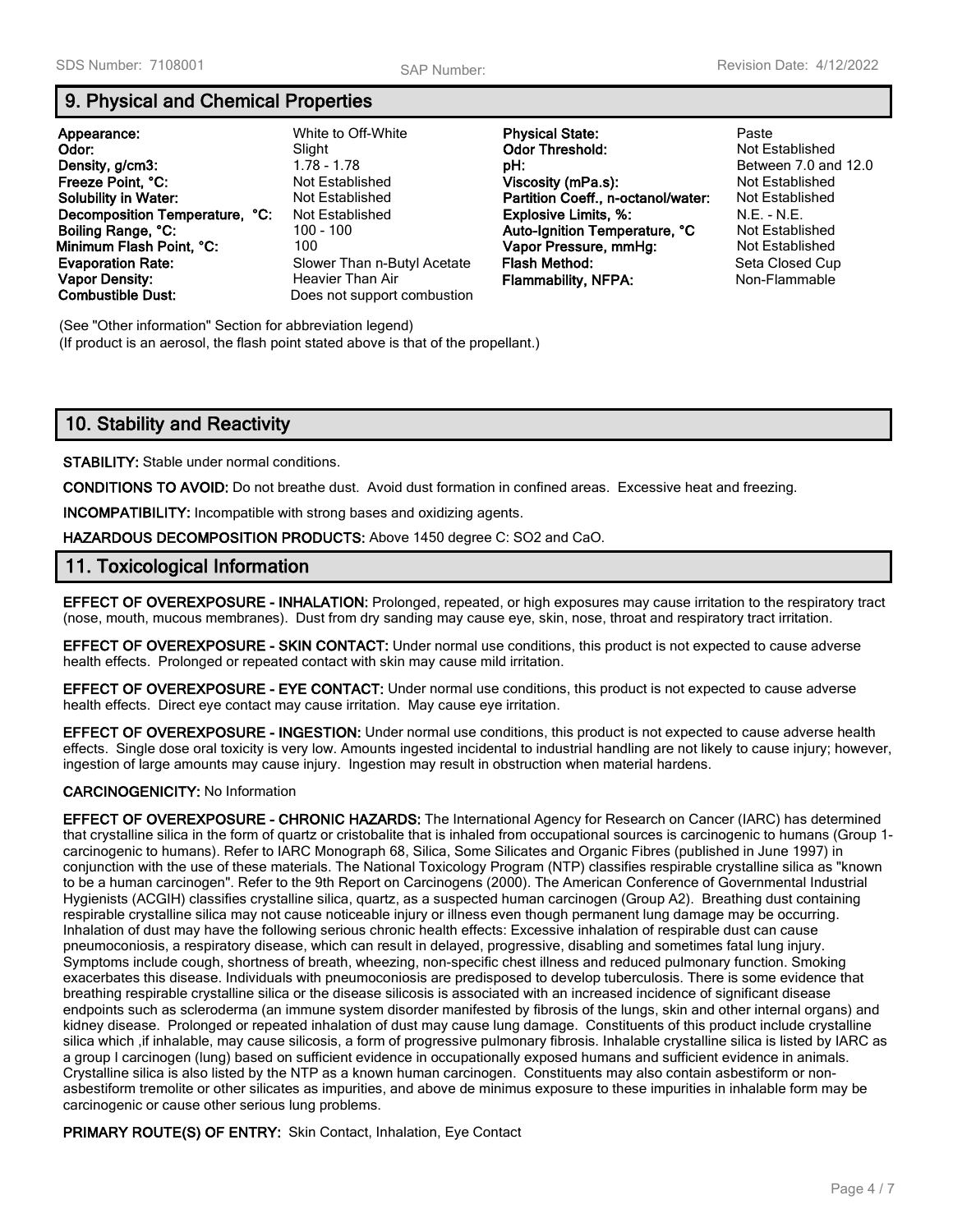## **Acute Toxicity Values**

## **The acute effects of this product have not been tested. Data on individual components are tabulated below**

| CAS-No.<br>1317-65-3 | <b>Chemical Name</b><br>Limestone | Oral LD50<br>6450 mg/kg Rat | Dermal LD50<br>N.I. | <u> Vapor LC50</u><br>N.I. |
|----------------------|-----------------------------------|-----------------------------|---------------------|----------------------------|
| 8031-18-3            | Hydrous aluminum silicate         | N.I.                        | N.I.                | N.I.                       |
| 1332-58-7            | Clav                              | >5000 mg/kg Rat             | >5000 mg/kg Rat     | N.I.                       |
| 14808-60-7           | Quartz                            | N.I.                        | N.I.                | N.I.                       |

N.I. = No Information

# **12. Ecological Information**

**ECOLOGICAL INFORMATION:** Ecological injuries are not known or expected under normal use.

### **13. Disposal Information**

**DISPOSAL INFORMATION:** This product does not meet the definition of a hazardous waste according to U.S. EPA Hazardous Waste Management Regulation, 40 CFR Section 261. Dispose as hazardous waste according to all local, state, federal and provincial regulations. State and Local regulations/restrictions are complex and may differ from Federal regulations. Responsibility for proper waste disposal is with the owner of the waste.

**STEPS TO BE TAKEN IF MATERIAL IS RELEASED OR SPILLED:** In case of spillage, absorb with inert material and dispose of in accordance with applicable regulations.

## **14. Transport Information**

| <b>DOT UN/NA Number:</b>                                       | N.A.                  |
|----------------------------------------------------------------|-----------------------|
| <b>DOT Proper Shipping Name:</b><br><b>DOT Technical Name:</b> | Not Regulated<br>N.A. |
| <b>DOT Hazard Class:</b>                                       | N.A.                  |
| <b>Hazard SubClass:</b>                                        | N.A.                  |
| Packing Group:                                                 | N.A.                  |

# **15. Regulatory Information**

# **U.S. Federal Regulations:**

### **CERCLA - SARA Hazard Category**

This product has been reviewed according to the EPA 'Hazard Categories' promulgated under Sections 311 and 312 of the Superfund Amendment and Reauthorization Act of 1986 (SARA Title III) and is considered, under applicable definitions, to meet the following categories:

**Carcinogenicity** 

### **SARA SECTION 313:**

This product contains the following substances subject to the reporting requirements of Section 313 of Title III of the Superfund Amendment and Reauthorization Act of 1986 and 40 CFR part 372:

No Sara 313 components exist in this product.

### **TOXIC SUBSTANCES CONTROL ACT:**

All ingredients in this product are either on TSCA inventory list, or otherwise exempt. This product contains the following chemical substances subject to the reporting requirements of TSCA 12(B) if exported from the United States:

No TSCA 12(b) components exist in this product.